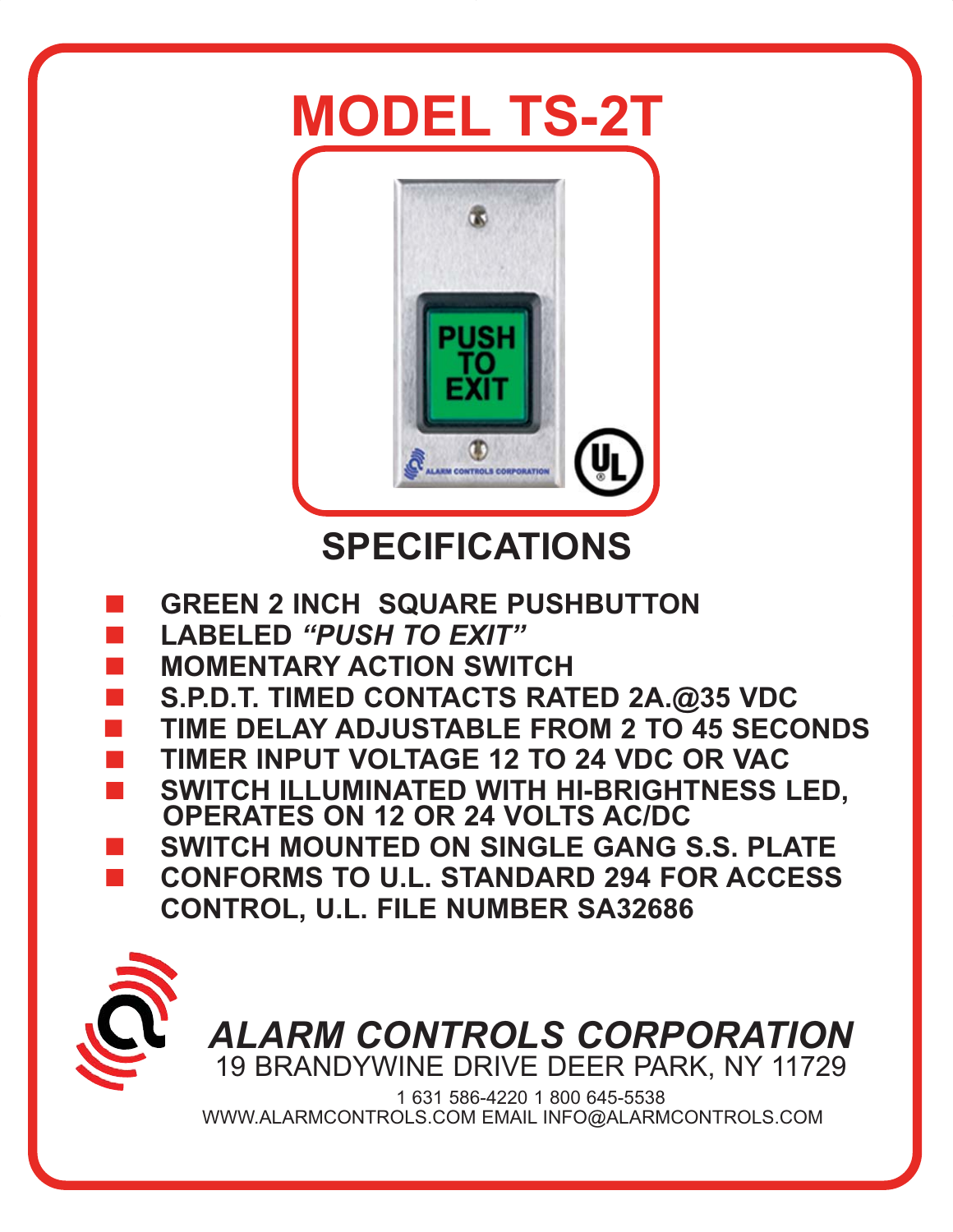## *INSTALLATION INSTRUCTIONS MODELS TS-2T, TS-3T, TS-4T, TS-5T*



**U.L. FILE SA32686**



*PH: 1 800 645-5538 1 631 586-4220 FAX ; 1 631 586-6500 WWW.ALARMCONTROLS.COM EMAIL: INFO@ALARMCONTROLS.COM*